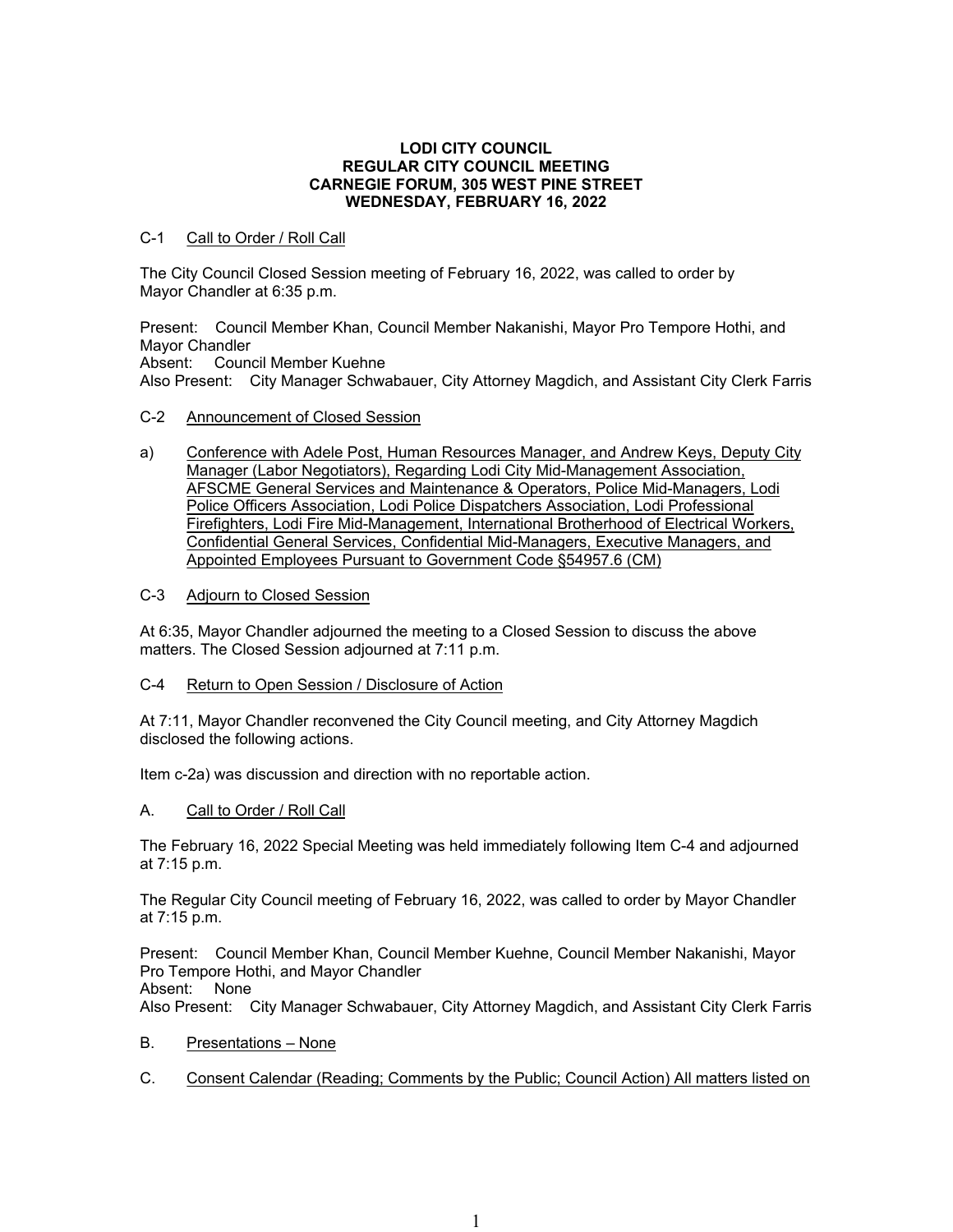the consent calendar are considered to be routine and will be acted upon by one motion. There will be no separate discussion of these items. If a member of the public would like a consent calendar item pulled and discussed separately, refer to the Notice at the beginning of this agenda.

Council Member Kuehne made a motion, second by Council Member Khan, to approve the following items hereinafter set forth, **except those otherwise noted**, in accordance with the report and recommendation of the City Manager.

# C-1 Receive Register of Claims for December 31, 2021 through January 27, 2022 in the Total Amount of \$8,616,981.53 (FIN)

Claims were approved in the amount of \$8,616,981.53.

C-2 Approve Minutes (CLK)

The minutes of January 18, 2022 (Shirtsleeve Session), January 19, 2022 (Regular Meeting), January 25, 2022 (Shirtsleeve Session), February 1, 2022 (Shirtsleeve Session), February 1, 2022 (Special Meeting), and February 2, 2022 (Regular Meeting) were approved as written.

C-3 Approve Specifications and Authorize Advertisement for Bids for 2022 Crack Seal Project (PW)

Approved the specifications and authorized advertisement for bids for 2022 Crack Seal Project.

C-4 Adopt Resolution Authorizing City Manager to Waive Bidding Process and Purchase Materials and Services from CMAS Contract #4-06-78-0031A Vendor Field Turf USA, Inc., of Montreal, Quebec, for Grape Bowl All-Weather Turf Replacement Project (\$760,000) (PRCS)

Adopted Resolution No. 2022-26 authorizing the City Manager to waive the bidding process and purchase materials and services from CMAS Contract #4-06-78-0031A Vendor Field Turf USA, Inc., of Montreal, Quebec, for Grape Bowl all-weather turf replacement project, in the amount of \$760,000.

C-5 Accept Improvements Under Contract for Lodi Parking Structure Masonry Wall Repair Project (PW)

Accepted improvements under the contract for the Lodi Parking Structure Masonry Wall Repair Project.

C-6 Accept Improvements Under Contract for City Hall Security Improvements Project (PW)

Accepted the improvements under the contract for the City Hall Security Improvements Project.

C-7 Adopt Resolution Authorizing City Manager to Execute Change Orders to 2021-2023 Sidewalk and Miscellaneous Concrete Repair Program (\$153,590), and Appropriating Funds (\$45,207) (PW)

This item was pulled at the request of Council Member Khan.

City Manager Schwabauer provided background information on the Sidewalk and Miscellaneous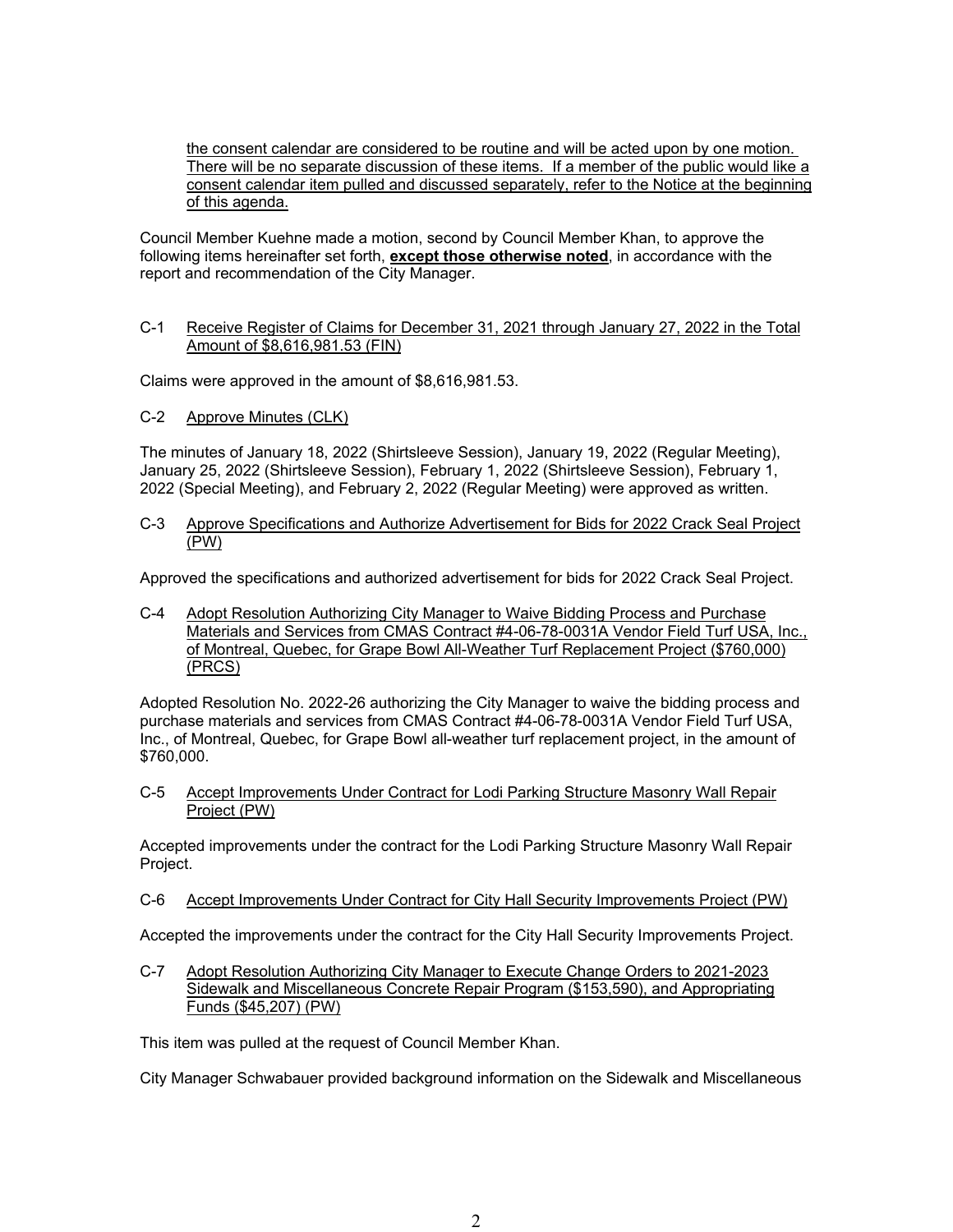Concrete Repair Program and explained that additional Transit funds had become available.

Council Member Kuehne made a motion, second by Mayor Pro Tempore Hothi, to adopt Resolution No. 2022-27 authorizing the City Manager to execute change orders to 2021-2023 Sidewalk and Miscellaneous Concrete Repair Program, in the amount of \$153,590, and appropriating funds in the amount of \$45,207.

# VOTE:

The above motion carried by the following vote:

Ayes: Council Member Khan, Council Member Kuehne, Council Member Nakanishi, Mayor Pro Tempore Hothi, and Mayor Chandler

Noes: None Absent: None

C-8 Adopt Resolution Authorizing City Manager to Execute Additional Change Orders to 2020 Well Rehabilitation Project (\$250,000) and Appropriating Funds (\$246,000) (PW)

Adopted Resolution No. 2022-28 authorizing the City Manager to execute additional change orders to 2020 Well Rehabilitation Project, in the amount of \$250,000 and appropriating funds in the amount of \$246,000.

C-9 Adopt Resolution Authorizing City Manager to Execute Professional Services Agreement with Wilbur-Ellis Company, LLC, of San Francisco, for Land Application Area Monitoring Agronomist Support (\$59,760) (PW)

Adopted Resolution No. 2022-29 authorizing the City Manager to execute a Professional Services Agreement with Wilbur-Ellis Company, LLC, of San Francisco, for land application area monitoring agronomist support, in the amount of \$59,760.

C-10 Adopt Resolution Authorizing City Manager to Execute Amendment No. 1 to Professional Services Agreement with Securitas Electronic Security, Inc., of Uniontown, Ohio, for On-Call Repairs and Maintenance of City Security Doors, Gates, and Access Controls (\$80,000) (PW)

Adopted Resolution No. 2022-30 authorizing the City Manager to execute Amendment No. 1 to the Professional Services Agreement with Securitas Electronic Security, Inc., of Uniontown, Ohio, for on-call repairs and maintenance of City security doors, gates, and access controls, in the amount of \$80,000.

C-11 Adopt Resolution Authorizing City Manager to Execute Amendment No. 1 to Professional Services Agreement with Service 1st Overhead Door, of Acampo, for Citywide Overhead Door Repair on City Facilities (\$15,000) (PW)

Adopted Resolution No. 2021-31 authorizing the City Manager to execute Amendment No. 1 to the Professional Services Agreement with Service 1st Overhead Door, of Acampo, for Citywide overhead door repair on City facilities, in the amount of \$15,000.

C-12 Adopt Resolution Authorizing City Manager to Execute Extension to Professional Services Agreement with GDS Associates, Inc., for Electric Utility Rate Analysis Services (EU)

Adopted Resolution No. 2022-32 authorizing the City Manager to execute an extension to the Professional Services Agreement with GDS Associates, Inc., for Electric Utility rate analysis services.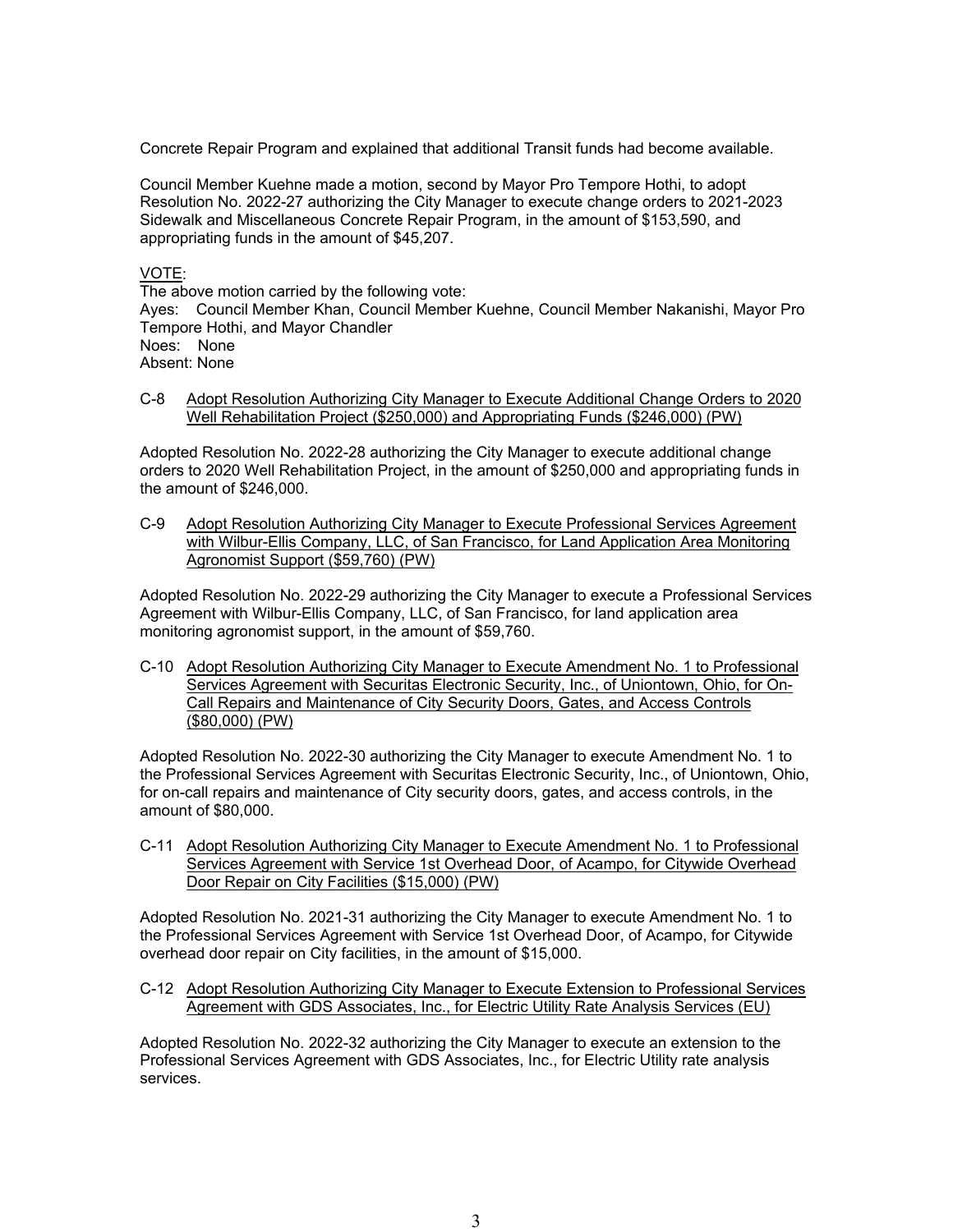C-13 Adopt Resolution Authorizing City Manager to Execute Second One-Year Optional Extension to Professional Services Agreement with the Pun Group, LLP, of Santa Ana, for Auditing Services (\$82,192 for Fiscal Year 2021-22 Audit and \$331,964 for Life of Contract) (FIN)

Adopted Resolution No. 2022-33 authorizing the City Manager to execute second one-year optional extension to the Professional Services Agreement with the Pun Group, LLP, of Santa Ana, for auditing services in the amount of \$82,192 for the Fiscal Year 2021-22 audit and \$331,964 for the life of the contract.

C-14 Adopt Resolution Authorizing City Manager to Execute Assignment Administration Agreement for Western Area Power Administration Base Resource Percentage Between Northern California Power Agency and City of Lodi (EU)

Adopted Resolution No. 2022-34 authorizing the City Manager to execute Assignment Administration Agreement for Western Area Power Administration Base Resource Percentage between Northern California Power Agency and City of Lodi.

C-15 Adopt Resolution Authorizing City Manager to Execute Request for Assignment of City of Lodi's Western Area Power Administration Base Resource Percentage to Northern California Power Agency (EU)

Adopted Resolution No. 2022-35 authorizing the City Manager to execute a Request for Assignment of City of Lodi's Western Area Power Administration Base Resource Percentage to Northern California Power Agency.

C-16 Adopt Resolution Approving Renewal of Chiropractic Benefit Administration Agreement with Landmark Healthplan of California; and Further Authorizing City Manager to Execute Agreement (HR)

Adopted Resolution No. 2022-36 approving the renewal of Chiropractic Benefit Administration Agreement with Landmark Healthplan of California; and further authorizing the City Manager to execute the agreement.

C-17 Adopt Resolution Authorizing City Manager to Execute Three-Year Agreement with Cardknox Development Incorporated, of Howell, New Jersey, NYM Services DBA Fidelity Payment Services, of Brooklyn, New York, for Online and Point-of-Sale Credit/Debit Transactions in Conjunction with Permit, Project, and Code Case TRAKiT Software and Appropriate Funds (\$10,000) (CD)

Adopted Resolution No. 2022-37 authorizing the City Manager to execute a three-year agreement with Cardknox Development Incorporated, of Howell, New Jersey, NYM Services DBA Fidelity Payment Services, of Brooklyn, New York, for online and point-of-sale credit/debit transactions in conjunction with permit, project, and code case TRAKiT software and appropriate funds in the amount of \$10,000.

C-18 Adopt Resolution Authorizing City Manager to Execute Amendment No. 2 to Service Agreement with Tyler Technologies, Inc., of Yarmouth, Maine, and Appropriate Funds (\$116,502) (CM)

Adopted Resolution No. 2022-38 authorizing the City Manager to execute Amendment No. 2 to the Service Agreement with Tyler Technologies, Inc., of Yarmouth, Maine, and appropriate funds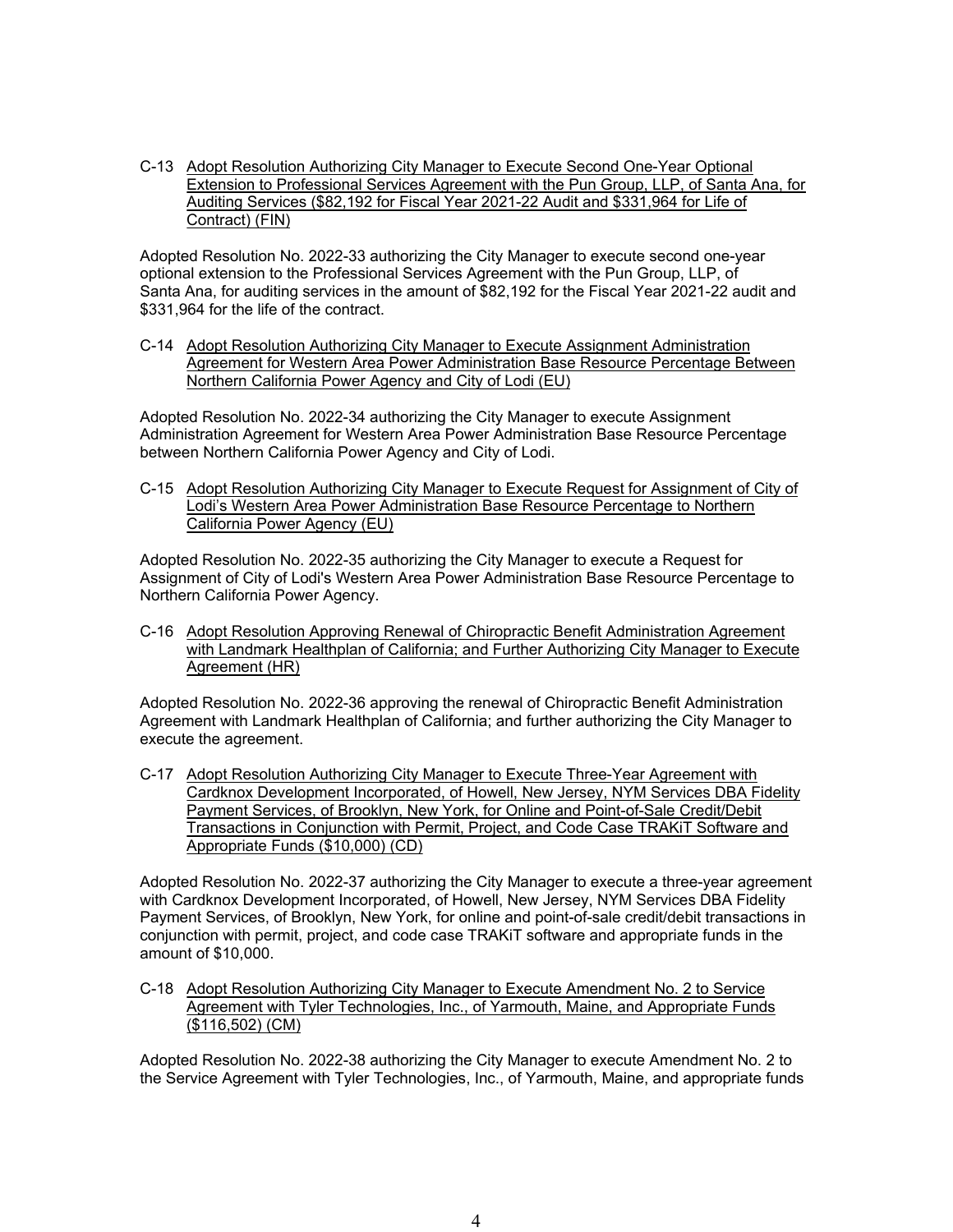in the amount of \$116,502.

### C-19 Adopt Resolution Ratifying Expenditures (\$14,351) and Authorizing Automatic Annual Renewal of Agreement with TextPower, Inc., for Electric Outage Notifications (\$10,000/Year) (EU)

Adopted Resolution No. 2022-39 ratifying expenditures in the amount of \$14,351 and authorizing the automatic annual renewal of the agreement with TextPower, Inc., for electric outage notifications, in the amount of \$10,000 per year.

## C-20 Adopt Resolution Accepting Grant Funds from State of California for Tony Zupo Field Fire Restoration Project and Appropriating \$750,000 (PRCS)

Adopted Resolution No. 2022-40 accepting grant funds from State of California for Tony Zupo Field Fire Restoration Project and appropriating funds in the amount of \$750,000.

### C-21 Accept Monthly Protocol Account Report through January 31, 2022 (CLK)

Accepted the Monthly Protocol Account Report through January 31, 2022.

### C-22 Adopt Resolution of Notification of Intent to Comply with Senate Bill 1383 to CalRecycle (PW)

This item was pulled at the request of Council Member Nakanishi, who asked for clarification on the requirements of Senate Bill 1383.

City Manager Schwabauer explained that SB 1383 mandates the reclamation of food waste by January 1, 2022, however, jurisdictions are having difficulties complying as there was not time to educate the public and get a program in place. In response, the State has granted extra time to jurisdictions which submit a Notice of Intent to Comply.

In response to Council Member Nakanishi, City Manager Schwabauer confirmed that the program will cost more but that it is mandated by the State.

Council Member Nakanishi made a motion, second by Mayor Pro Tempore Hothi, to adopt Resolution No. 2022-41 of Notification of Intent to Comply with Senate Bill 1383 to CalRecycle.

VOTE:

The above motion carried by the following vote: Ayes: Council Member Khan, Council Member Kuehne, Council Member Nakanishi, Mayor Pro Tempore Hothi, and Mayor Chandler Noes: None Absent: None

C-23 Adopt Resolution Amending Arts Commission By-Laws (PRCS)

Adopted Resolution No. 2022-42 amending the Lodi Arts Commission by-laws.

C-24 Post for Vacancy on Lodi Arts Commission (CLK)

Directed the City Clerk to post for the following vacancy:

Lodi Arts Commission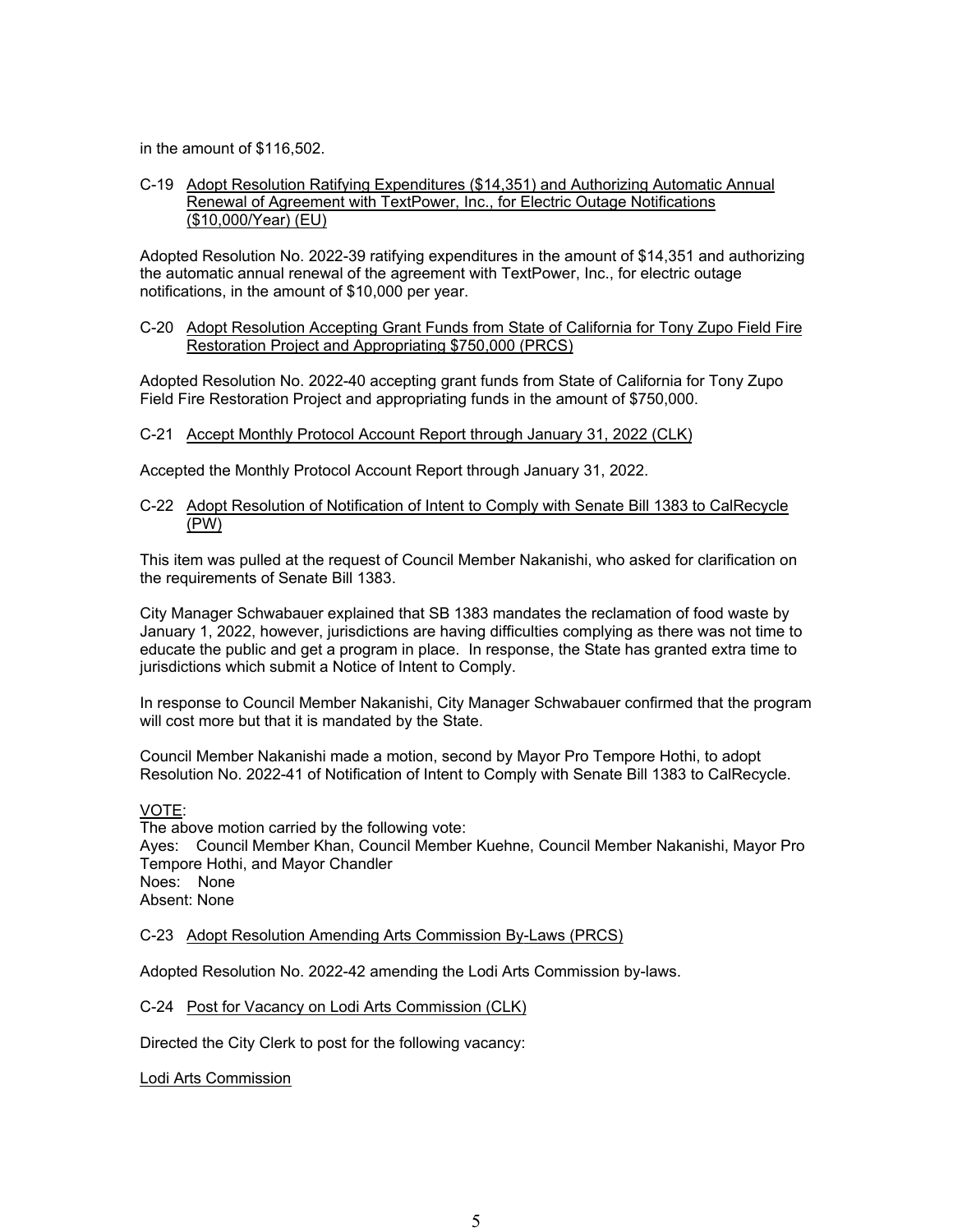Lauren Caswell - Term to expire July 1, 2021

C-25 Adopt Resolution Accepting Fiscal Year 2020/21 Measure L Citizens' Oversight Committee Annual Accountability Report and Accepting Committee's Recommendation to Create One-Page Flyer to Promote Successes of Measure L (CM)

Adopted Resolution No. 2022-43 accepting Fiscal Year 2020/21 Measure L Citizens' Oversight Committee Annual Accountability Report and accepting Committee's recommendation to create one-page flyer to promote successes of Measure L.

C-26 Adopt Resolution Declaring Intention to Annex Territory (Lumina Subdivision) to Community Facilities District No. 2007-1 (Public Services) and to Levy a Special Tax to Pay for Certain Public Services (Annexation No. 13); and Setting Public Hearing for April 6, 2022 (PW)

Adopted Resolution No. 2022-44 declaring intention to annex territory (Lumina Subdivision) to Community Facilities District No. 2007-1 (Public Services) and to levy a special tax to pay for certain public services (Annexation No. 13); and setting a public hearing for April 6, 2022.

C-27 Set Public Hearings for March 2, 2022 and April 6, 2022 to Receive Public Input on Draft Maps of Voting District Boundaries Based on 2020 Census Data (CA)

Set public hearings for March 2, 2022 and April 6, 2022 to receive public input on draft maps of voting district boundaries based on 2020 census data.

C-28 Set Public Hearing for March 2, 2022 to Consider Adopting Resolution Amending Requirements and Procedures for Review of Growth Allocation Applications (CD)

Set a public hearing for March 2, 2022 to consider adopting a resolution amending requirements and procedures for review of growth allocation applications.

C-29 Set Public Hearing for March 16, 2022, to Consider Resolution Adopting Pre-Approved Proposition 218 Consumer Price Index-Based Annual Adjustment to Rates for Solid Waste Collection (PW)

Set a public hearing for March 16, 2022, to consider resolution adopting pre-approved Proposition 218 Consumer Price Index-based annual adjustment to rates for solid waste collection.

D. Comments by the Public on Non-Agenda Items THE TIME ALLOWED PER NON-AGENDA ITEM FOR COMMENTS MADE BY THE PUBLIC IS LIMITED TO FIVE MINUTES.

Michell Harman, a member of the public, spoke about the recent shootings on the Eastside and questioned why scanner calls are now encrypted.

Yadina Pena, a member of the public, spoke about the shootings on the Eastside, gang activity, the traffic near Heritage Elementary, and delivery trucks on Tokay Street and Garfield Street.

In response, City Manager Schwabauer clarified that speed bumps are not on any public streets in Lodi. Public Works Director Swimley explained the improvements that will be included in the Garfield Street Safe Route to School project. City Manager Schwabauer explained that crossing guards are hired by the school district but the City would evaluate the street signage near the school. Lodi Police Captain David Griffin addressed the gang violence issues and stated that the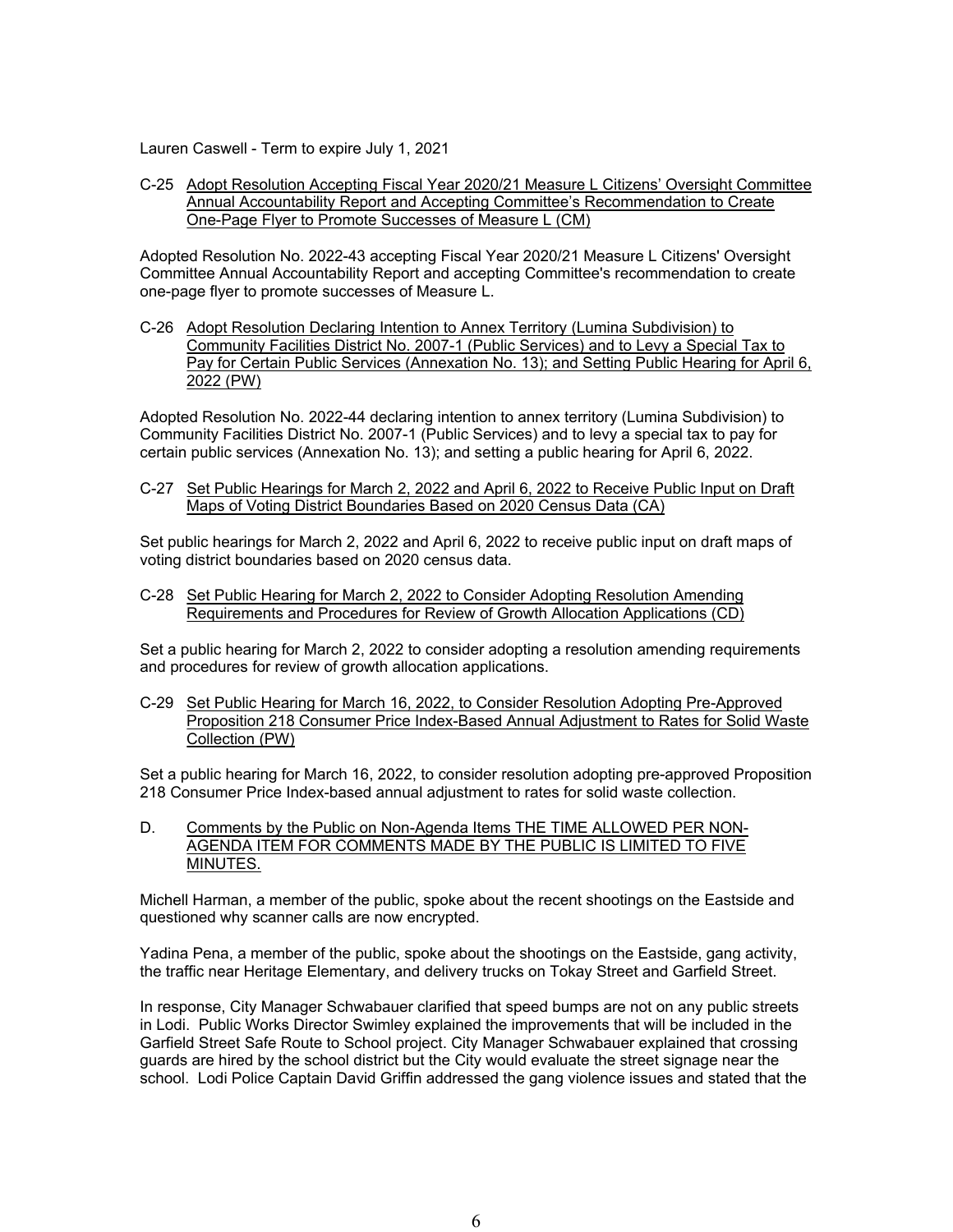Police Department has many things in the works and would arrange for traffic enforcement in the area around the school and for the issue with delivery trucks on residential streets.

### E. Comments by the City Council Members on Non-Agenda Items

Council Member Nakanishi expressed his support for help on the Eastside. Further, he spoke about the Groundwater Joint Authority session and reported that the Groundwater Sustainability plan was not passed by the Department of Water Resources.

In response, Public Works Director Swimley stated that the Plan was deemed "incomplete" which is not uncommon, and the Authority has 180 days to resubmit the revised Plan; the Department of Water Resources' comments are still being evaluated with the Authority's consultant.

Council Member Khan asked if lighted crosswalks could be included with the Garfield Street project, commented on the recent shootings, questioned the use of encrypted scanner calls, and requested that fewer liquor licenses be issued on the Eastside.

Council Member Kuehne suggested Ms. Pena speak with the principal at Heritage School about additional crossing guards, and spoke about upcoming events. Further, Council Member Kuehne stated that business owners are interested in making School Street pedestrian-only from Walnut Street to Pine Street, and suggested that staff check into the feasibility of the plan and perhaps have a trial on Fridays and Saturdays once or twice per month.

Mayor Chandler spoke on the recent Point in Time Count.

Mayor Pro Tempore Hothi asked for information on lighted crosswalks, encrypted scanner calls, and the Downtown street closure.

## F. Comments by the City Manager on Non-Agenda Items

In response to Council Member comments, City Manager Schwabauer explained that: 1) Single liquor licenses are no longer issued, rather it is now part of the Use Permit. For stores operating with a liquor license not associated with a Use Permit, the State Department of Alcoholic Beverage Control has jurisdiction. If the store is operating with a Use Permit, then the City would have jurisdiction.

2) The Federal government has mandated encryption of scanner calls to protect identifiable information that is being transmitted.

3) The City no longer installs in-street lighting at crosswalks and that other lighting options cost between \$15,000 and \$20,000.

Further, City Manager Schwabauer stated that he would suggest engaging with the Downtown business owners before moving forward with any plans for School Street.

Public Works Director Swimley added that during the pandemic, Public Works staff spoke with the business owners about closing School Street from Elm Street to Lodi Avenue to allow outdoor dining, and business owners were split fairly evenly in being for and against the idea.

## G. Public Hearings

## G-1 Public Hearing to Consider Adopting Resolution Setting Pre-Approved 2021 Engineering News Record Adjustment Index for Usage-Based and Flat Water Rates for Residential, Commercial, and Industrial Customers (PW)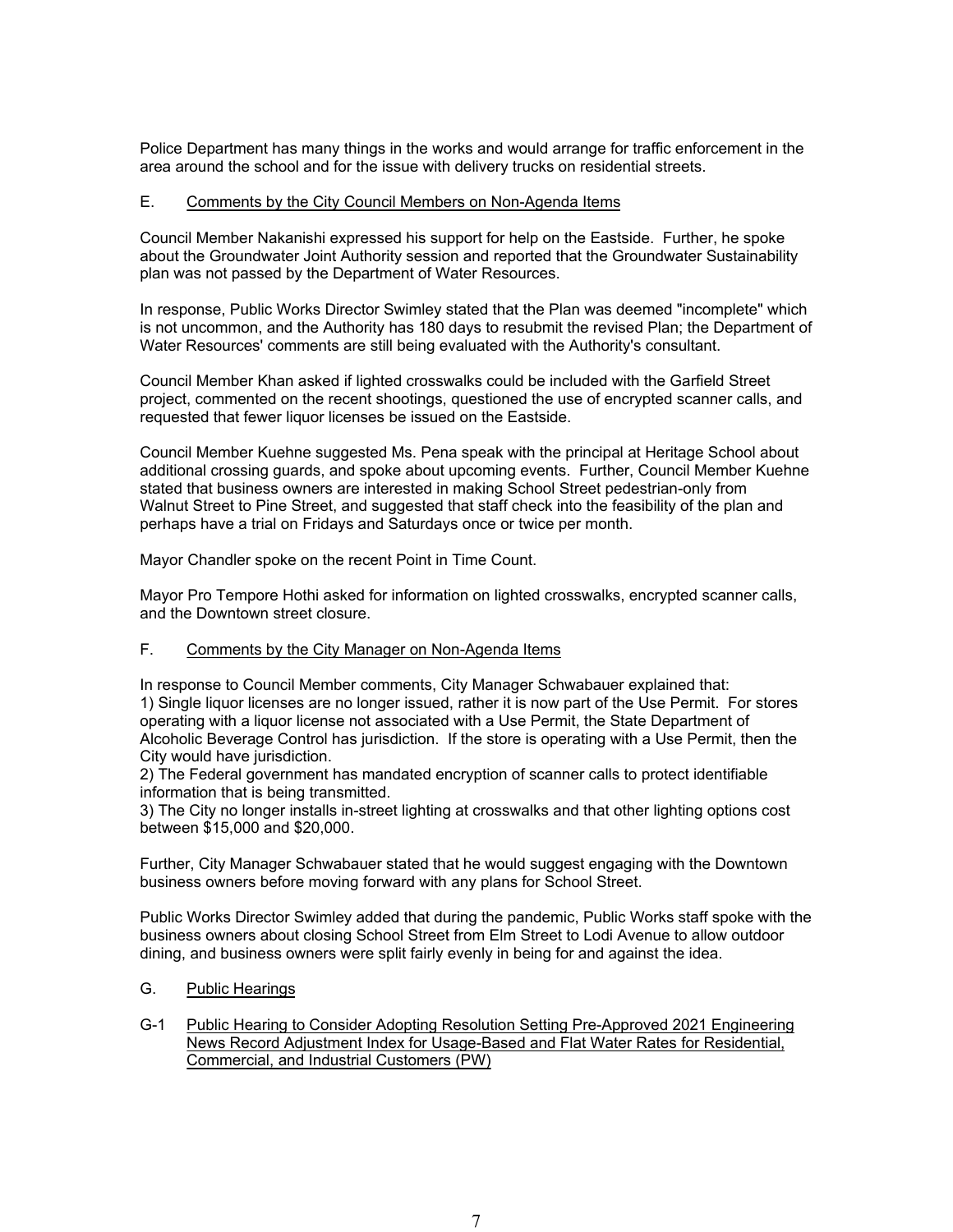Notice thereof having been published according to law, an affidavit of which publication is on file in the office of the City Clerk, Mayor Chandler called for the public hearing to consider adopting a resolution setting pre-approved 2021 Engineering News Record adjustment index for usagebased and flat water rates for residential, commercial, and industrial customers.

Public Works Director Charlie Swimley provided a PowerPoint presentation regarding water rates. Specific topics of discussion included water rate setting, Water Meter Program status, seven-year summary, Water Operating balances, recommended flat rates, recommended metered rates, 2% increase amounts, local rate comparisons, and recommendation.

In response to Council Members Kuehne and Nakanishi, City Manager Schwabauer confirmed that there was no rate increase in 2020 and rates decreased in 2021. He further explained that the rates increased initially to finance the water meter program, which had a State deadline of 2025, but as a matter of accountability, that rate increase was set to sunset in 2021.

In response to Mayor Chandler, Public Works Director Swimley stated that the increase is projected to be 3% next year, there is a downward trend in revenue, and the fund is still catching up from the rate sunset in 2021.

In response to Mayor Chandler, City Manager Schwabauer stated that the majority of the cost for water is operation and maintenance, which remain fairly constant regardless of the volume.

Council Member Kuehne stated that he feels a 2% rate increase is a wise choice.

Council Member Nakanishi stated that he feels the City needs to keep the reserve strong.

Mayor Chandler opened the public hearing for public comment.

There being no public comments, Mayor Chandler closed the public hearing.

Council Member Kuehne made a motion, second by Mayor Pro Tempore Hothi, to adopt Resolution No. 2022-45 setting pre-approved 2021 Engineering News Record adjustment index for usage-based and flat water rates for residential, commercial, and industrial customers.

#### VOTE:

The above motion carried by the following vote: Ayes: Council Member Khan, Council Member Kuehne, Council Member Nakanishi, Mayor Pro Tempore Hothi, and Mayor Chandler Noes: None Absent: None

# G-2 Public Hearing to Adopt Resolution to Vacate 10-foot Public Utility Easement Located at 800 through 830 Talavera Circle; APNs: 027-310-29, 28, 27, 26, 25, and 24 (PW)

Notice thereof having been published according to law, an affidavit of which publication is on file in the office of the City Clerk, Mayor Chandler called for the public hearing to consider adopting a resolution to vacate a 10-foot Public Utility Easement located at 800 through 830 Talavera Circle; APNs: 027-310-29, 28, 27, 26, 25, and 24.

Public Works Senior Engineering Technician Denise Wiman provided a PowerPoint presentation regarding the Public Utility Easement (PUE) vacation located at 800 through 830 Talavera Circle (formerly 2040 Cochran Road). Specific topics of discussion included the vacation of a 10-foot PUE and recommended action.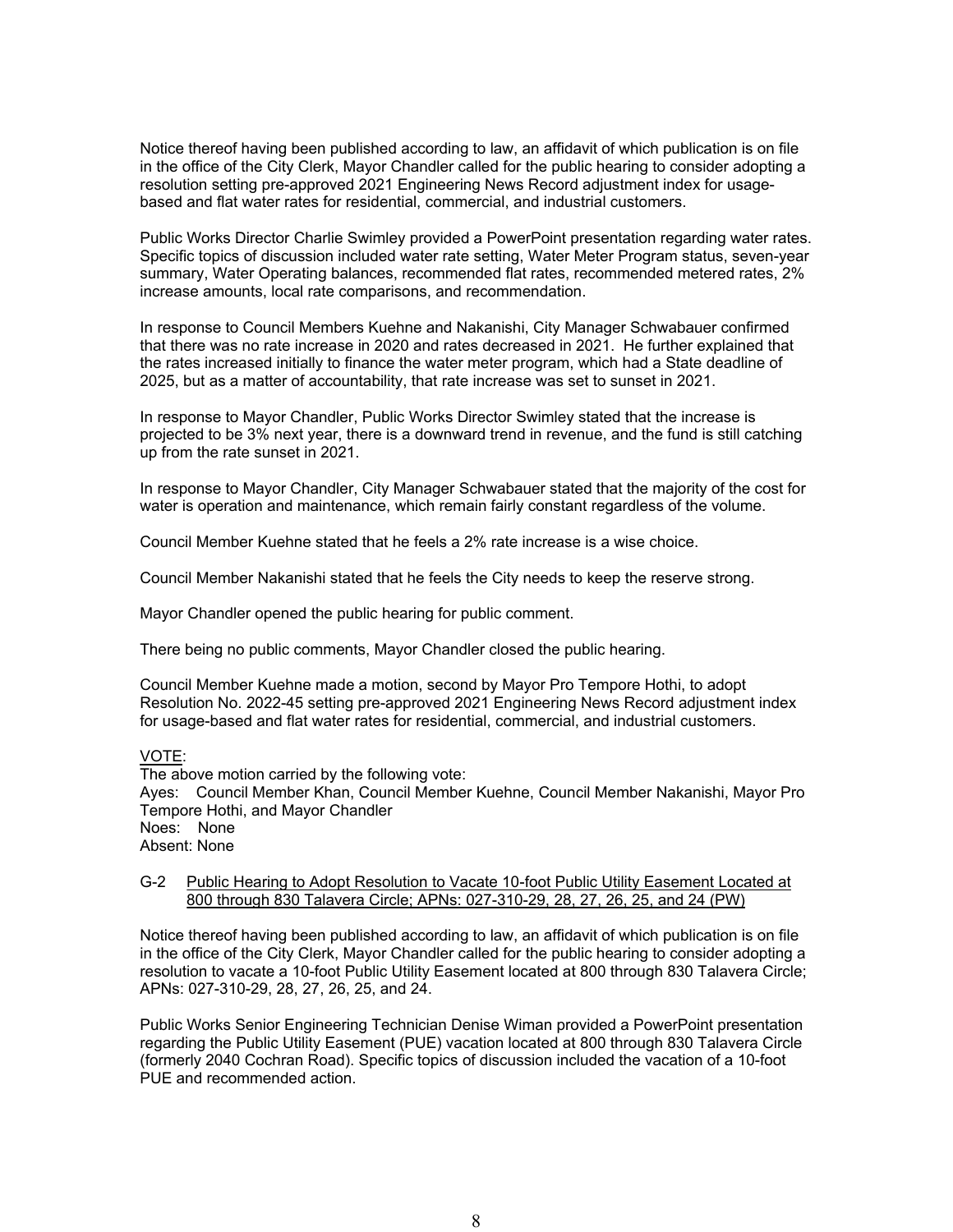Council Member Kuehne noted that this is an infill project and expressed his support.

Mayor Chandler opened the public hearing for public comment.

There being no public comments, Mayor Chandler closed the public hearing.

Council Member Nakanishi made a motion, second by Mayor Pro Tempore Hothi, to adopt Resolution No. 2022-46 to vacate a 10-foot Public Utility Easement located at 800 through 830 Talavera Circle; APNs: 027-310-29, 28, 27, 26, 25, and 24.

### VOTE:

The above motion carried by the following vote: Ayes: Council Member Khan, Council Member Kuehne, Council Member Nakanishi, Mayor Pro Tempore Hothi, and Mayor Chandler Noes: None Absent: None

# G-3 Public Hearing to Adopt Resolution to Vacate Existing 16.5-Foot and 3-Foot Public Utility Easements Located at 2525 West Century Boulevard

Notice thereof having been published according to law, an affidavit of which publication is on file in the office of the City Clerk, Mayor Chandler called for the public hearing to consider adopting a resolution to vacate existing 16.5-foot and 3-foot Public Utility Easements located at 2525 West Century Boulevard.

Public Works Senior Engineering Technician Denise Wiman provided a PowerPoint presentation regarding Public Utility Easement (PUE) vacations located at 2525 West Century Boulevard. Specific topics of discussion included vacation of 16.5-foot and 3-foot PUEs and recommended action.

Mayor Chandler opened the public hearing for public comment.

There being no public comments, Mayor Chandler closed the public hearing.

Council Member Kuehne made a motion, second by Council Member Nakanishi, to adopt Resolution No. 2022-47 to vacate existing 16.5-foot and 3-foot Public Utility Easements located at 2525 West Century Boulevard.

## VOTE:

The above motion carried by the following vote: Ayes: Council Member Khan, Council Member Kuehne, Council Member Nakanishi, Mayor Pro Tempore Hothi, and Mayor Chandler Noes: None Absent: None

- H. Regular Calendar
- H-1 Receive Presentation from San Joaquin Council of Governments Consultant Regarding Lodi Greenline Feasibility Study Results (PW)

Kristen Lohse, Senior Urban Planner with Toole Design, provided a PowerPoint presentation regarding the Lodi Greenline Trail Feasibility Study results. Specific topics of discussion included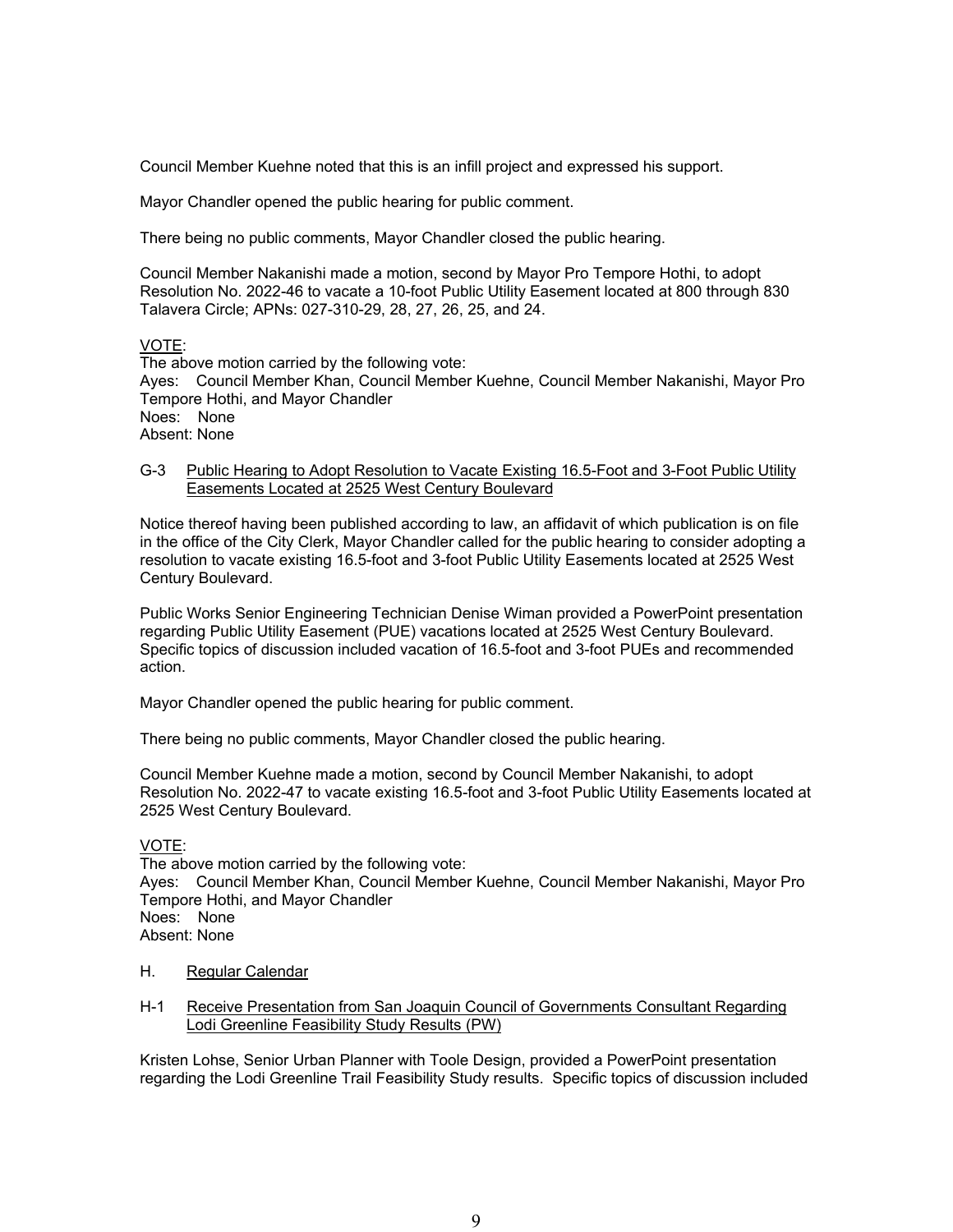project team and partners, plan overview, potential community benefits, study elements, alignments and feasibility, existing conditions, proposed Class I Shared Use Path, proposed alternatives, evaluation criteria, map, design considerations, appraisal and opinion of probable cost, public engagement, engagement themes, and recommended next steps.

Council Member Nakanishi stated that he likes the project but expressed concerns regarding maintenance expense, homeless encampments along the trail, and whether the City had the manpower to maintain it.

In response to Council Member Kuehne, Public Works Director Swimley stated that the City usually receives about \$100,000 in Bike/Ped funding from San Joaquin Council of Governments. City Manager Schwabauer confirmed that City does not have the money to construct or maintain the project right now, finding funding is part of the process, low bar/no bar housing would fix the homeless problem, and the study was to check the feasibility of the project and explore options.

Council Member Nakanishi expressed support for studying the feasibility.

Mayor Pro Tempore Hothi concurred, stating that the project would beautify the area and promote exercise.

Council Member Khan stated that the City would benefit from the project but he felt that the City has other issues which are higher funding priorities.

In response to Mayor Chandler, City Manager Schwabauer stated that the \$80,000 grant was for Phase I.

## H-2 Introduce Ordinance Amending Lodi Municipal Title 15 – Buildings and Construction – by Repealing and Reenacting Chapter 15.20, Fire Code, in Its Entirety (FD)

Fire Marshall Brad Doell provided a brief presentation regarding the introduction of an ordinance amending Lodi Municipal Code Title 15. Specific topics of discussion included the need to update the Lodi Municipal Code to match the current code citation numbers in the California State Fire Code.

In response to Mayor Chandler, Fire Marshall Doell confirmed the changes are all clerical.

Council Member Nakanishi made a motion, second by Council Member Kuehne, to introduce Ordinance No. 1993 amending Lodi Municipal Code Title 15 - Buildings and Construction - by repealing and reenacting Chapter 15.20, Fire Code, in its entirety.

# VOTE:

The above motion carried by the following vote: Ayes: Council Member Khan, Council Member Kuehne, Council Member Nakanishi, Mayor Pro Tempore Hothi, and Mayor Chandler Noes: None Absent: None

H-3 Adopt Resolution Approving Exception to 180-Day Waiting Period for Appointing Retired Annuitant to Provide Support to Transportation Division and Provide Training for New Transportation Manager When Hired (HR)

City Manager Schwabauer provided a brief explanation regarding the hiring of a retired annuitant for the Transit Division.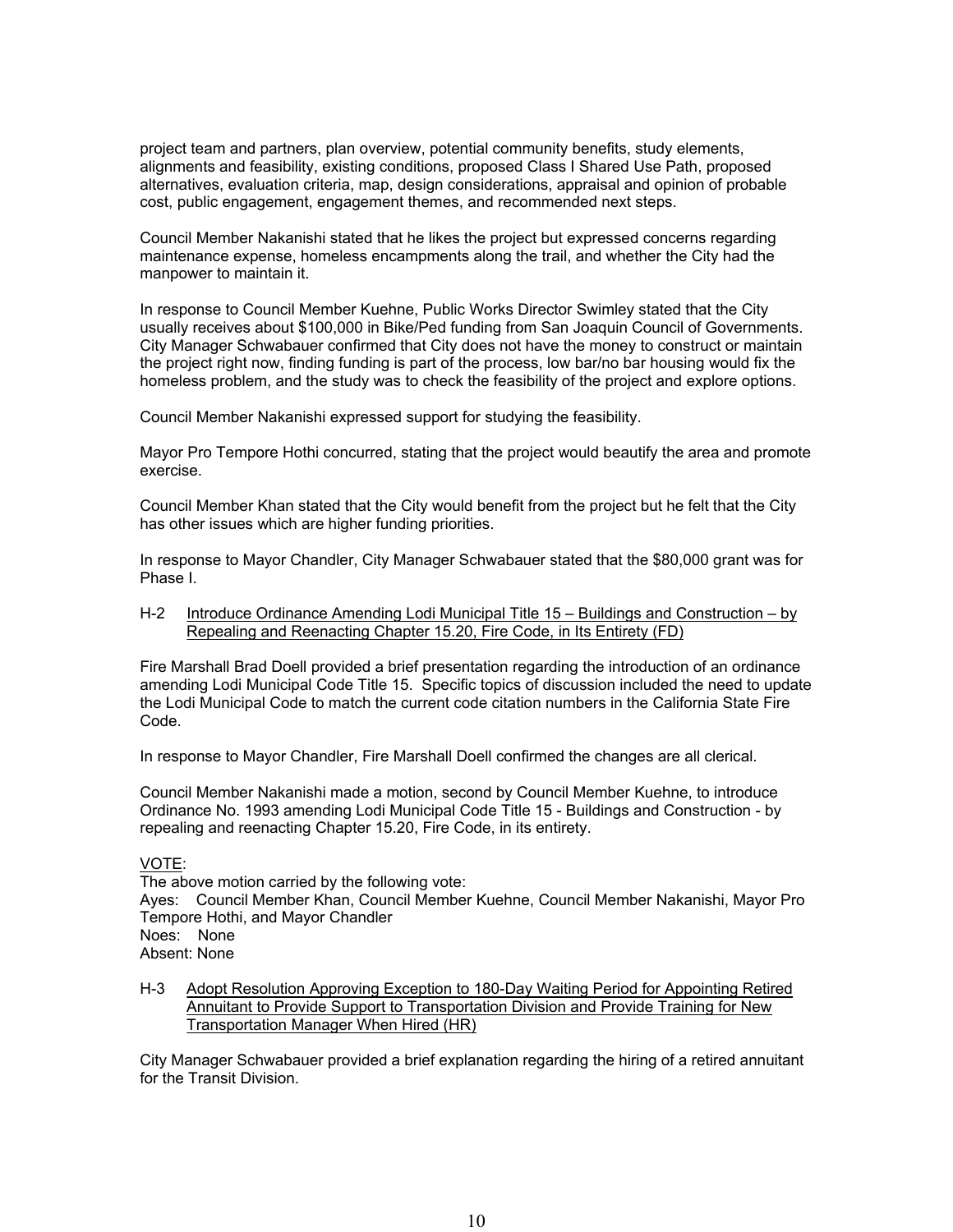Council Member Nakanishi expressed his support.

Council Member Khan made a motion, second by Mayor Pro Tempore Hothi, to adopt Resolution No. 2022-48 approving the exception to the 180-day waiting period for appointing a retired annuitant to provide support to the Transportation Division and provide training for the new Transportation Manager when hired.

VOTE:

The above motion carried by the following vote: Ayes: Council Member Khan, Council Member Kuehne, Council Member Nakanishi, Mayor Pro Tempore Hothi, and Mayor Chandler Noes: None Absent: None

- I. Ordinances
- I-1 Adopt Ordinance No. 1992 Entitled, "An Ordinance of the Lodi City Council Authorizing an Amendment to Contract between City Council of City of Lodi and Board of Administration of California Public Employees' Retirement System" (CLK)

Mayor Pro Tempore Hothi made a motion, second by Council Member Khan, (following reading of the title) to waive reading of the ordinance in full and adopt and order to print Ordinance No. 1992 entitled, "An Ordinance of the Lodi City Council Authorizing an Amendment to Contract between City Council of City of Lodi and Board of Administration of California Public Employees' Retirement System," which was introduced at a regular meeting of the Lodi City Council held January 19, 2022.

## VOTE:

The above motion carried by the following vote: Ayes: Council Member Khan, Council Member Kuehne, Council Member Nakanishi, Mayor Pro Tempore Hothi, and Mayor Chandler Noes: None

Absent: None

J. Reorganization of the Following Agencies: Lodi Public Improvement Corporation, Industrial Development Authority, Lodi Financing Corporation, and Lodi Public Financing Corporation.

City Manager Schwabauer provided a brief presentation on the need, in view of the upcoming bond purchase, to appoint the Assistant City Clerk as Secretary to the agencies, until a new City Clerk can be appointed.

Council Member Kuehne made a motion, second by Council Member Khan, to adopt Resolution Nos. LPIC2022-02, IDA-45, LFC2022-32, and LPFA2022-02 to appoint the Assistant City Clerk as the interim Secretary for the Lodi Improvement Corporation, Industrial Development Authority, Lodi Financing Corporation, and Lodi Public Financing Authority.

## VOTE:

The above motion carried by the following vote: Ayes: Council Member Khan, Council Member Kuehne, Council Member Nakanishi, Mayor Pro Tempore Hothi, and Mayor Chandler Noes: None